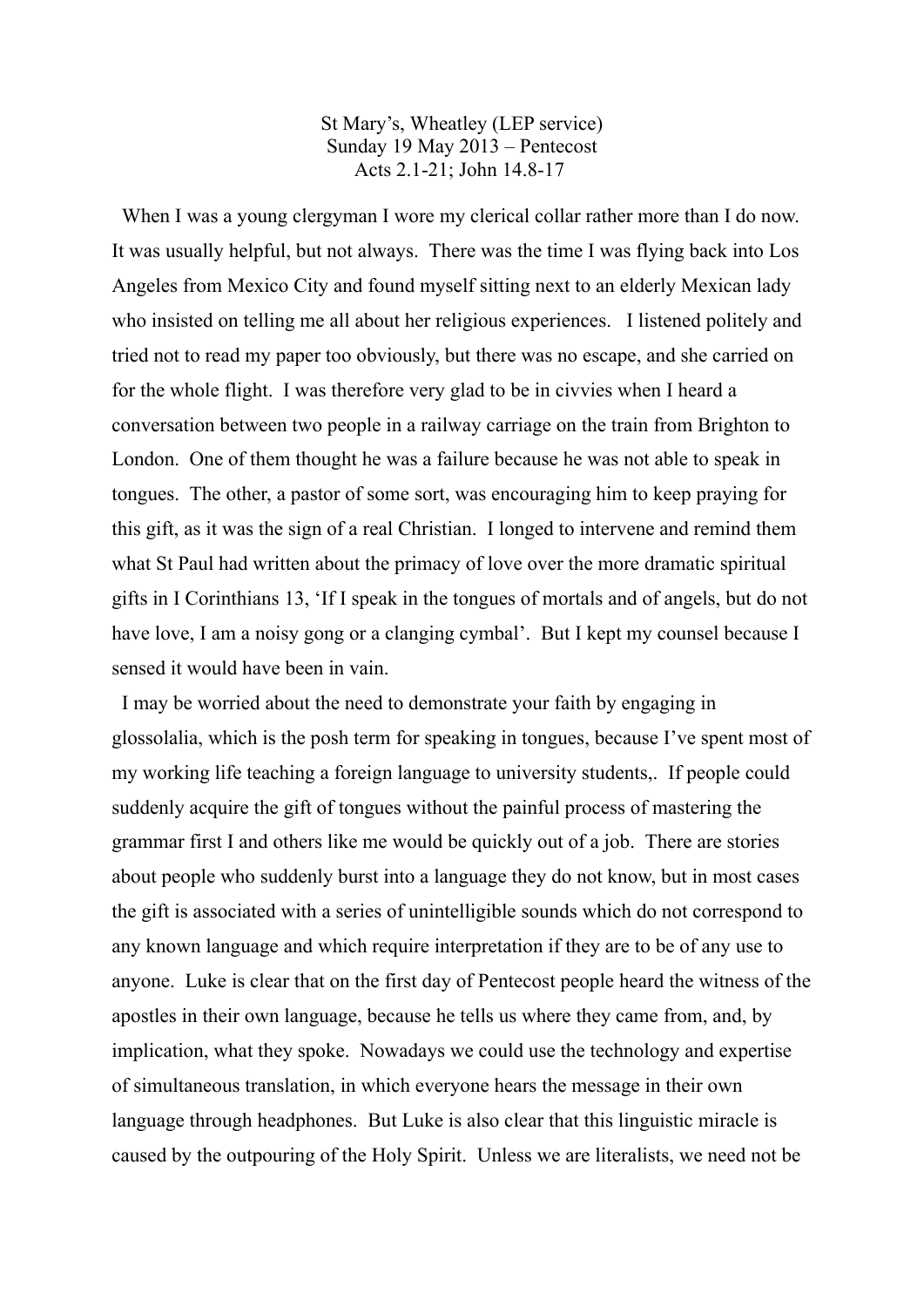troubled by the fact that in John the Spirit is breathed on the disciples when the risen Christ first appears to them. The truth is, as John himself saw, that the Spirit blows where she wills, and that we cannot predict or command her movement.

 Human language is an extraordinary phenomenon. Three years ago the University of Oxford laid on a bus for some of us to go to the Boat Race, and Richard Dawkins, the outspoken atheist, whom I've known for some while, came and sat by me. We spent much of the journey in a serious and fascinating conversation about how language evolved and to what purpose. No one really knows; but the organs which make speech possible must have evolved because of the advantages it conferred. Most of us know how frustrating it is when you try to communicate with someone who doesn't speak your language, but we don't always realise how easy it is to be misunderstood when we share the same one. In the ancient myth of the Tower of Babel, linguistic barriers become a symbol for the divisions which exist among different parts of the human family, as it wrestles with the reality of mutual incomprehension and projects back into an idealised past a moment when we all understood one another and could therefore reach for the stars together. Luke's account tells us of a moment when language barriers were unexpectedly overcome and a new common purpose became possible across them: not founded on a tower stretching into the heavens, but on God's stretching down to dwell among us in Christ, become the victim of our worst impulses, and burst free from their iron grip.

 The common language of much of the Roman Empire was not Latin, but Greek. If Peter was speaking in Greek his hearers would have at least a working knowledge of it. If he was speaking Aramaic, well, they were all Jews, because they had come to Jerusalem from all over the Middle East to celebrate the feast of Shavu'ot or Pentecost, the festival at which the first fruits of the harvest were offered and which commemorated the giving of the Law to Moses at Sinai. So this was not a random crowd; wherever they had come from and whatever language they spoke, they all belonged to the same community, they shared the same holy book and its holy language, and practised the traditions and customs of their faith. Things happen when people gather together like this. We had a small example of it last year at the URC, when some of us watched together, in church, the BBC's retelling of the Nativity story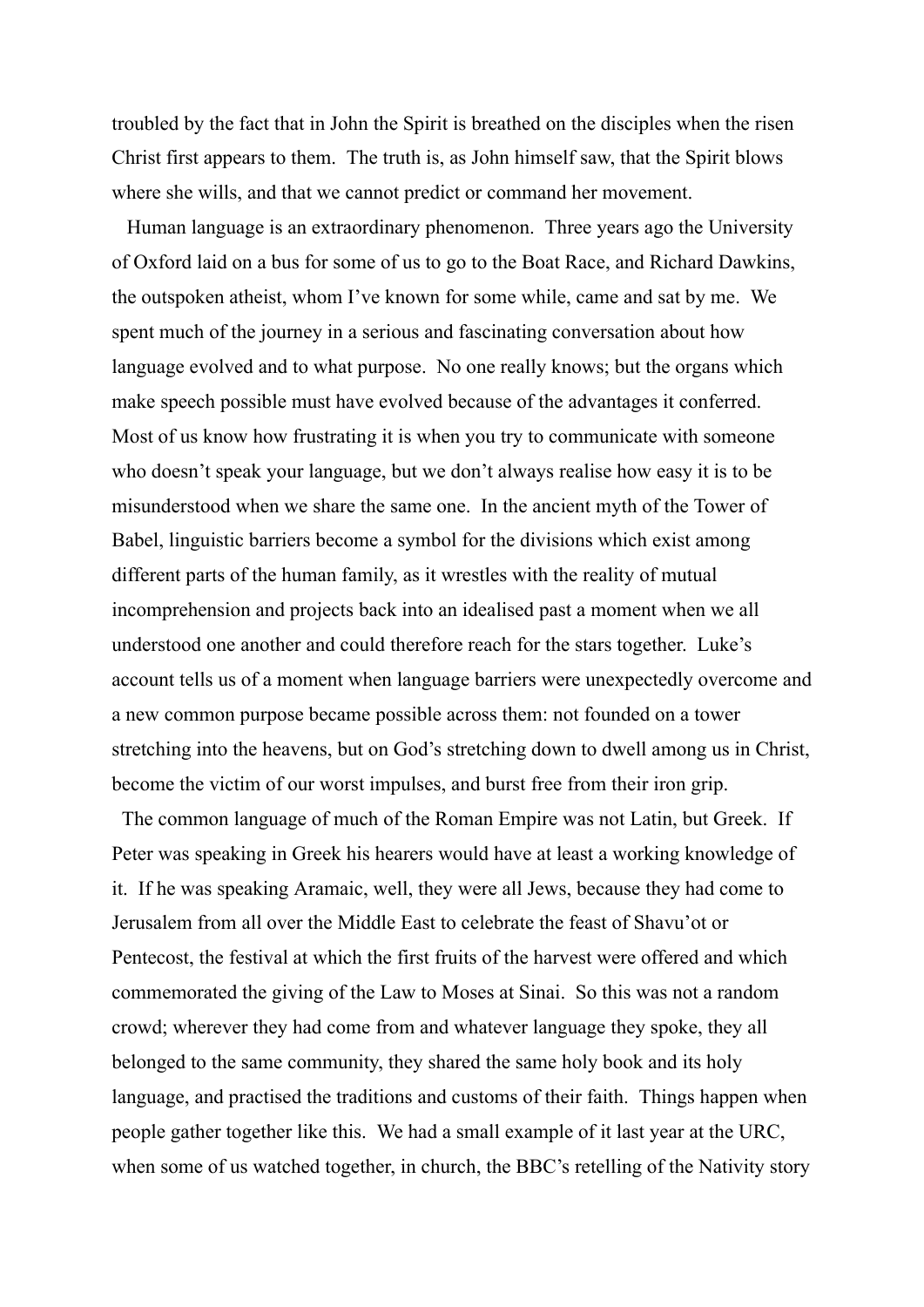from a year or two back. Many of us had seen it at home by the fireside and found it interesting; but the experience of watching it together was quite different. The power of the story, despite its being so utterly familiar, hit home in a way it hadn't and perhaps never could as we watched at home. Some of us had tears in our eyes, and that kind of emotional involvement is not something our tradition tends to encourage.

 One of the things the Church can offer to our fragmented society is a place where people come together to reflect on the most important questions of life, about the meaning of our own individual existence and about the kind of world we would like to build. The pressures of modern life tend to crowd them out. There's something about connecting these questions to the language of Scripture in a communal setting which opens out possibilities of change and transformation in a way sitting by the television or complaining about the state of things to our mates in the pub doesn't. It's no accident, then, that people had gathered together for a common purpose when the Holy Spirit came to jerk them out of their comfort zones. That same Spirit, week in, week out, at worship can challenge us as a body, rebuke us, encourage us, energise us to leave behind unhelpful or damaging attitudes and habits and release in us gifts and abilities we never knew we had. Whatever is holding us back can be swept away. No one has to settle for the status quo.

 Everyone heard the Gospel in a language they could understand. Do we take that part of the work of the Spirit seriously? There's a huge job of translation to be done for people in our own communities. They think they understand the language we speak. They think it is about making people feel guilty and negative, when the whole thrust of the Gospel is about forgiveness and growth. They think it is about judging and condemning, when it is about the grace which can rebuild broken lives. They think it excludes all kinds of people whose lives do not conform to traditional moral standards, whatever those may be, when Jesus went out of his way to include those very people in his ministry of healing and hope. They think it is about believing impossible or ridiculous things, in the face of what science tells us to be true, when we are called to love God with our minds as well as our hearts and that means facing the intellectual challenges of the day, not burying our heads in the sand. They think that the Bible is a million miles away from where they are, though its great themes are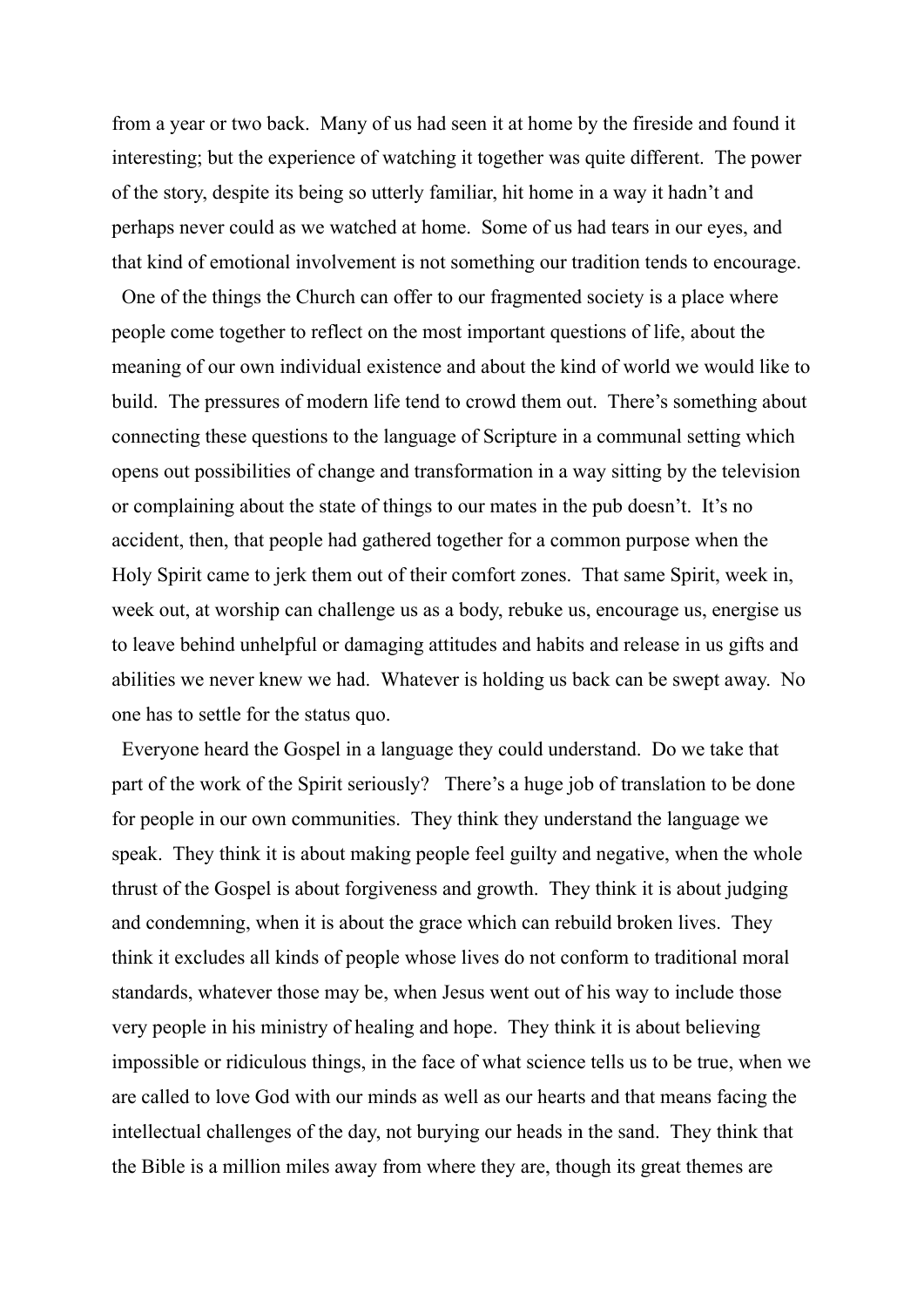exactly those which preoccupy us the most – how to live meaningfully, how to create societies and institutions which are built on justice for all rather than lining one's own pockets. If we take Acts seriously, the Spirit who comes in animating breath and fire, symbols of the divine presence throughout the Old Testament – think Ezekiel and the valley of dry bones, think Moses at the burning bush – is the translator par excellence. But how shall we be good translators unless we understand the language our contemporaries speak, by which I do not mean the words they use so much as the concerns they express? I have found so much misunderstanding of the Christian faith in my working life in universities, and it is only compounded by those Christian groups who shout the loudest and hog the headlines, drowning out the quiet work of the translator.

 But if we are to be translators of the Gospel to our contemporaries, words alone will never suffice, however clever or beautiful they are. Everyone understands the unspoken language of kindness, generosity, mercy and acceptance – what Paul elsewhere calls the fruits of the Spirit - save those whose hearts are hardened against them. In Acts, Peter's sermon has such an effect on the listeners that they ask what they should do. What we do together as Christian people also needs to be open to the power of the Holy Spirit. If we do not break down barriers which exclude people; if we fail to speak and act for those who are powerless; if we do not stand up for the establishment of justice and peace where they are denied, are we not children of the world, rather than of the wind and fire of the life of God? We are called to listen for the Spirit as she interprets what the world is saying to us, and to translate the words and deeds of the risen and ascended Christ into signs of hope and blessing for our troubled times. When we gather together in one place, as we do today with the historical barriers between our traditions happily absent, it should be in expectation; not of a sudden outbreak of tongues, because that was not the point of Pentecost, but in anticipation that the Spirit will quietly yet insistently lead us into places where we have not been and to people whom we do not yet know, so that more barriers will be broken down and the work of raising up all that has been cast down will continue. If we think the Spirit only comes as mighty rushing wind and tongues of flame we shall sit around waiting for a very long time, and sitting around is not what Pentecost asks